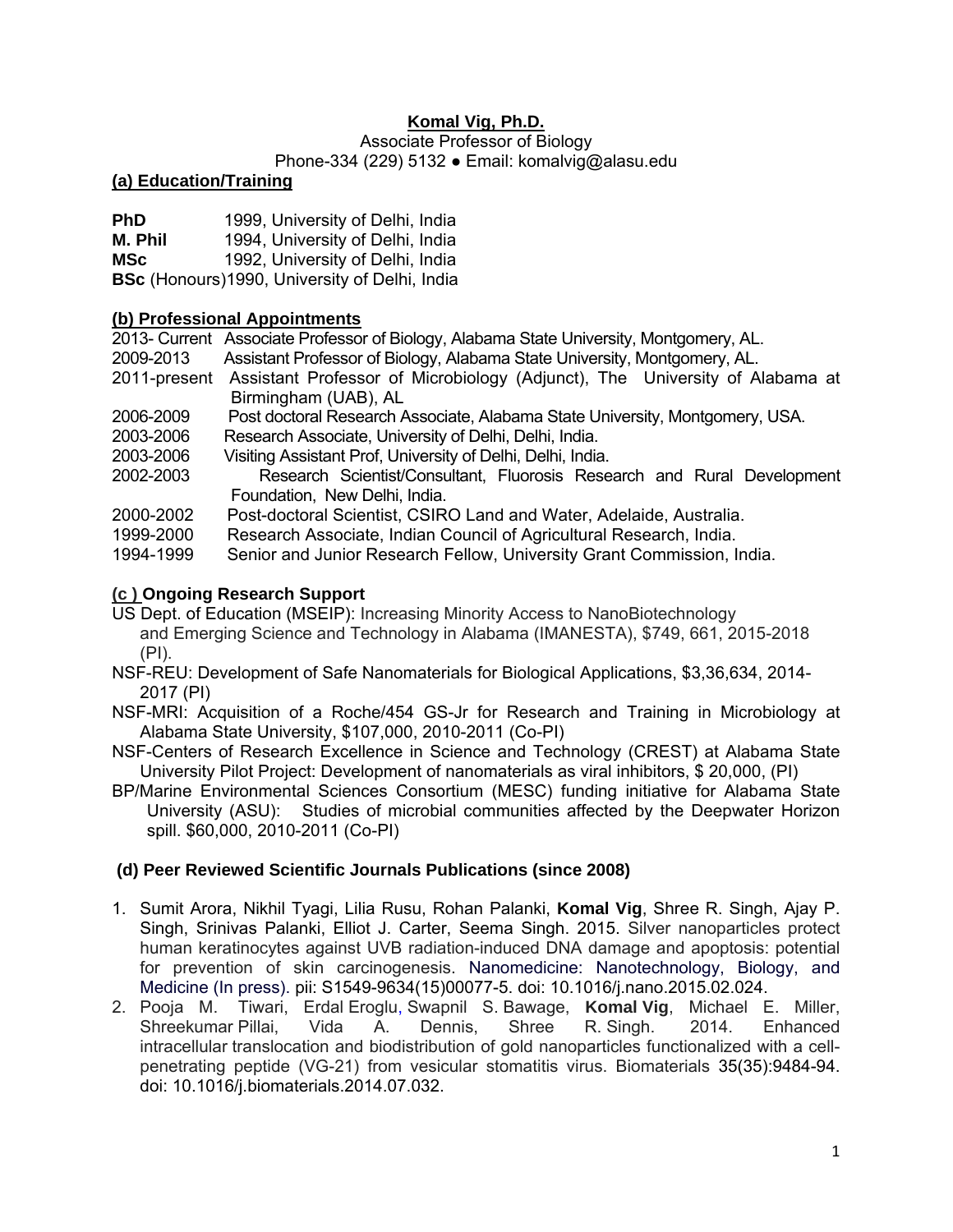- 3. Erdal Eroglu, Pooja M Tiwari, Alain B Waffo, Michael E Miller, **Komal Vig**, et al. 2013. A nonviralpHEMA+chitosannanosphere-mediated high-efficiency gene delivery system. Intl. J. of Nanomedicine 20: 1403-1415.
- 4. Pooja M Tiwari, Erdal Eroglu, S. Boyoglu-Barnum, **Komal Vig**, Shree R. Singh. 2013. Atomic force microscopic investigation of Respiratory syncytial virus infection in HEp-2 cells. Journal of Microscopy.253(1):31-41. doi: 10.1111/jmi.12095.
- 5. Vardharajula S, Ali SZ, Tiwari PM, Eroğlu E, **Vig K**, Dennis VA, Singh SR. 2012. Functionalized carbon nanotubes: biomedical applications. Intl. J. of Nanomedicine. 7, 5361- 5374.
- 6. Boyoglu-Barnum S., Subbarayan P., **Vig K**., et al. 2012. Nano-encapsulated DNA and/or protein boost immunizations increase efficiency of DNA vaccine protection against RSV. J. Nanomed. Nanotechnol. 3(2). 1000132.
- 7. Tiwari, P.M., **Vig, K**., Dennis, V.A., Singh, S.R. 2011. Functionalized Gold Nanoparticles and Their Biomedical Applications. Nanomaterials, 1, 31-63. doi:10.3390/nano1010031.
- 8. Cleon Barnett, Courtnee Bell, **Komal Vig**, A. C. Akpovo, Lewis Johnson, Shreekumar Pillai, Shree Singh. 2011. Development of a LIBS assay for the detection of Salmonella enterica serovar Typhimurium from food. Anal Bioanal Chem (DOI 10.1007/s00216-011-4844-3.
- 9. Vijaya Kumar Rangari, Mohammad M Ghouse, Shaik Jeelani, Angel Hundley, **Komal Vig**, Shree Ram Singh and Shreekumar Pillai. 2010. Synthesis of Ag/CNTs hybrid nanoparticles and fabrication of their nylon-6 polymer nanocomposite fibers for antimicrobial applications. Nanotechnology 21: 095102 (11pp). doi: 10.1088/0957-4484/21/9/095102
- 10. **Vig K**, N. Lewis, E.G. Moore, S. Pillai, V.A. Dennis, S.R. Singh. 2009. Secondary RNA structure and its role in RNA interference to silence the respiratory syncytial virus fusion protein gene. Molecular Biotechnology 43(3): 200-211.
- 11. Boyoglu S, **K. Vig**, S. Pillai, V. Rangari, V. Dennis, F. Khazi, S. R. Singh. 2009. Enhanced Delivery and Expression of a Nanoencapsulated DNA Vaccine Vector for RSV. Nanomedicine: Nanotechnology, Biology and Medicine 5 (4): 463-472.
- 12. Supriya Goswami, **Komal Vig**, Dileep K. Singh. 2009. Biodegradation of α and β endosulfan by Aspergillus sydoni. Chemosphere 75 (7): 883-888.
- 13. **Vig K**, R. Herzog, D. Martin, E.G. Moore, V.A. Dennis, S. Pillai, S.R. Singh. 2008. Recombinant adeno-associated virus as vaccine delivery vehicles. Gene Ther Mol Biol. 12: 277-292.
- 14. Lova Sun, Singh A., **Vig K**., Pillai S. R., Singh S. R. 2008. Silver nanoparticles inhibit replication of Respiratory Syncytial Virus. J. Biomed. Nanotech. 4, 1-10.
- 15. **Vig K**., Singh D.K., H.C. Agarwal, Dhawan A.K. and Dureja P. 2008. Soil microorganisms in soil of cotton fields sequentially treated with insecticides. Ecotoxicology and Environmental Safety, 69, Issue 2, 263-276.

# **(e) Book Chapters**

Komal Vig and Shivani Soni. 2014. "Metal and non-metal based Nanotherpeutics for Neurodegenerative Diseases." Handbook of Metallonutraceuticals (eds Pathak Y. V. & Lokhande J. N.). CRC Press.

Komal Vig et al. 2013. "Nanomedicine: Future for Diagnostics and Therapeutics" in Nanotechnology, vol 7: Diagnostics and Therapeutics (eds Govil J. N., Sinha S. & Navani N. K.) Studium Press LLC, Houston, TX.

# **(f) Proceeding Publications (2009-present)**

1. **Komal Vig**, K.Casey, P. M. Tiwari, M. Miller, R. Samant, S. R. Singh. 2013. Superparamagnetic Iron Oxide Nanoparticles as Drug Delivery Vehicles. TechConnect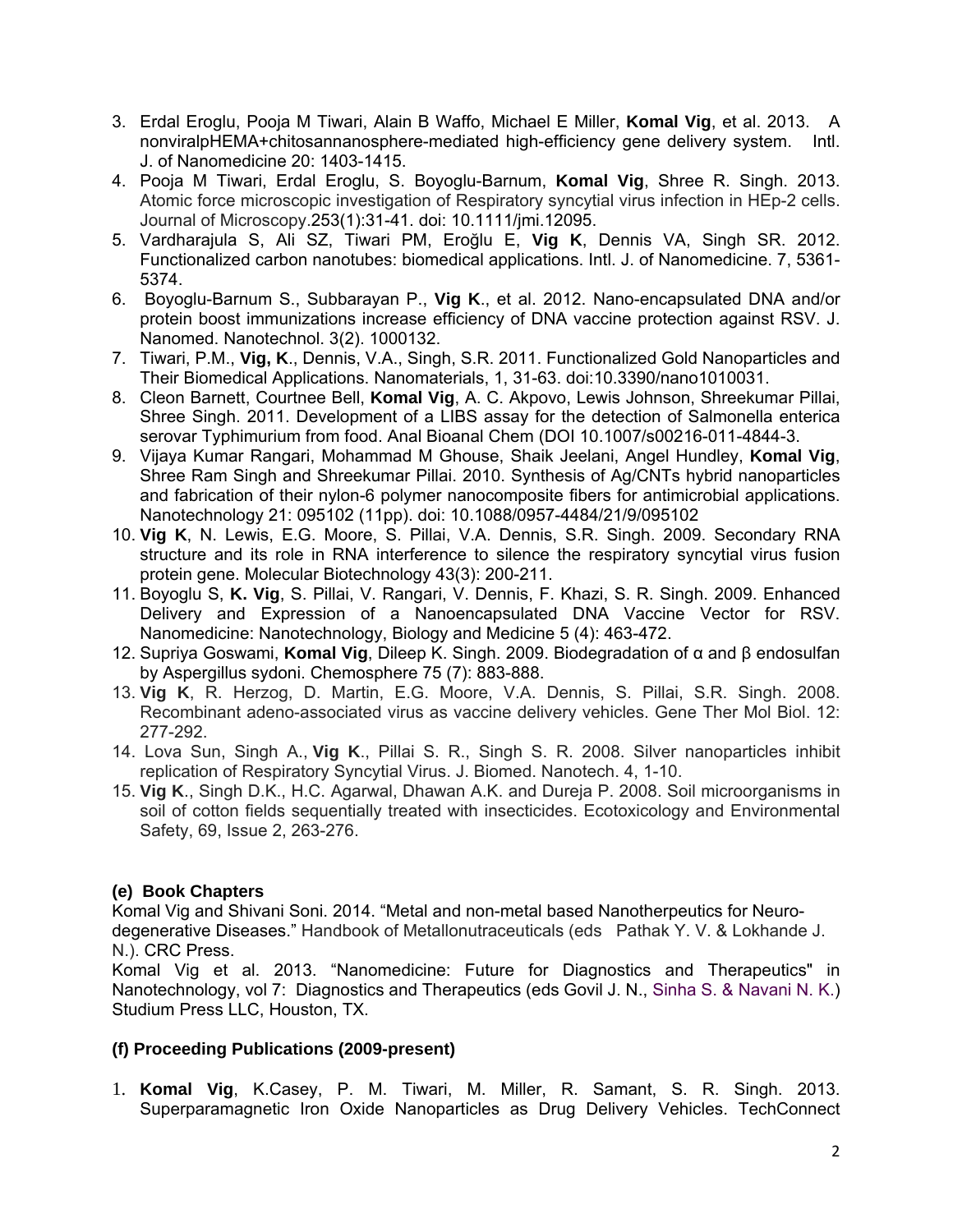World Conference and Expo 2013, to be held May 12-16, 2013, in National Harbor, Maryland.

- 2. Ejovwoke Dosunmu, Shreehumar Pillai, **Komal Vig**, Vida Dennis, Shree. R. Singh and Mamie Coats. 2013 Antibacterial effect of Silver carbon nanotube against Mucoid Strain of Pseudomonas aeruginosa. TechConnect World Conference and Expo 2013, to be held May 12-16, 2013, in National Harbor, Maryland.
- 3. **Komal Vig**, Pooja Tiwari, Arifa Parveen, Vijay Rangari, Shree R. Singh. 2012. Supermagnatic Iron Oxide Nanoparticles Toxicity to Mammalian Cells. NSTI Nanotechnology Conference and expo, June 18-21, Santa Clara, California.
- 4. **Vig K.**, S. Boyoglu, V. Rangari, S. Pillai, and S.R. Singh. 2009. Respiratory Syncytial Virus Inhibition by Gold and Titanium Nanoparticles. NSTI Nanotechnology Conference and Trade Show, May 3-7, 2009, Houston, TX.
- 5. Seyhan Boyoglu, **Komal Vig**, Adam Pfendt, Shreekumar Pillai, Gerold A. Willing, Shree R. Singh. 2009. Inhibitory Effects of Gold and Silver Nanoparticles on RSV Studied by Atomic Force Microscopy. NSTI Nanotechnology Conference and Trade Show, May 3-7, 2009, Houston, TX.
- 6. Lekha Adiani, Seyhan Boyoglu, **Komal Vig**, Shreekumar Pillai, Vijaya Rangari, Shree R. Singh. 2009. Silver Coated Carbon Nanotubes Inhibit RSV Infection. NSTI Nanotechnology Conference and Trade Show, May 3-7, 2009, Houston, TX.

# **(g) Panelist on Federal Government Funded Programs**

- Panelist of Review Panels for EPA (Greater Research Opportunities Program 2010, 2011; 2010 SBIR Nanotechnology Program)
- Panelist of Review Panels for NSF (Graduate Research Fellowship Program 2011, 2012, 2013, 2014; REU Panel 2014)
- Panelist of 2013 NDSEG Evaluation Panel

# **(h) Editorial Board Member**

- Journal of Nanogenomics and Nanomedicine (2012-present)
- Molecular Biotechnology Journal (2009-present)
- Life Sciences and Medicine Research Journal (2009-present)

# **(i) Journal Reviewer**

- Toxicology and Applied Pharmacology.
- International Journal of Environmental Health Research
- Bulletin of Environmental Contamination and Toxicology
- The Open Environmental Pollution & Toxicology
- Journal of Hazardous Materials
- **Chemosphere**

### **(j) Synergistic Activities**

- Judge and Reviewer for Annual Biomedical Research Conference for Minority Students (ABRCMS, 2010, 2011, 2012, 2013, 2014)
- Judge Southeastern Branch of American Society of Microbiology Meeting (2009, 2010)
- Judge Nanobiosummit Meeting 2013.
- Organizing Secretary  $96<sup>th</sup>$  Southeastern Branch of American Society of Microbiology Meeting hosted by Alabama State University Nov 2010.
- Organizing Committee Member Nanobiosummit 2013